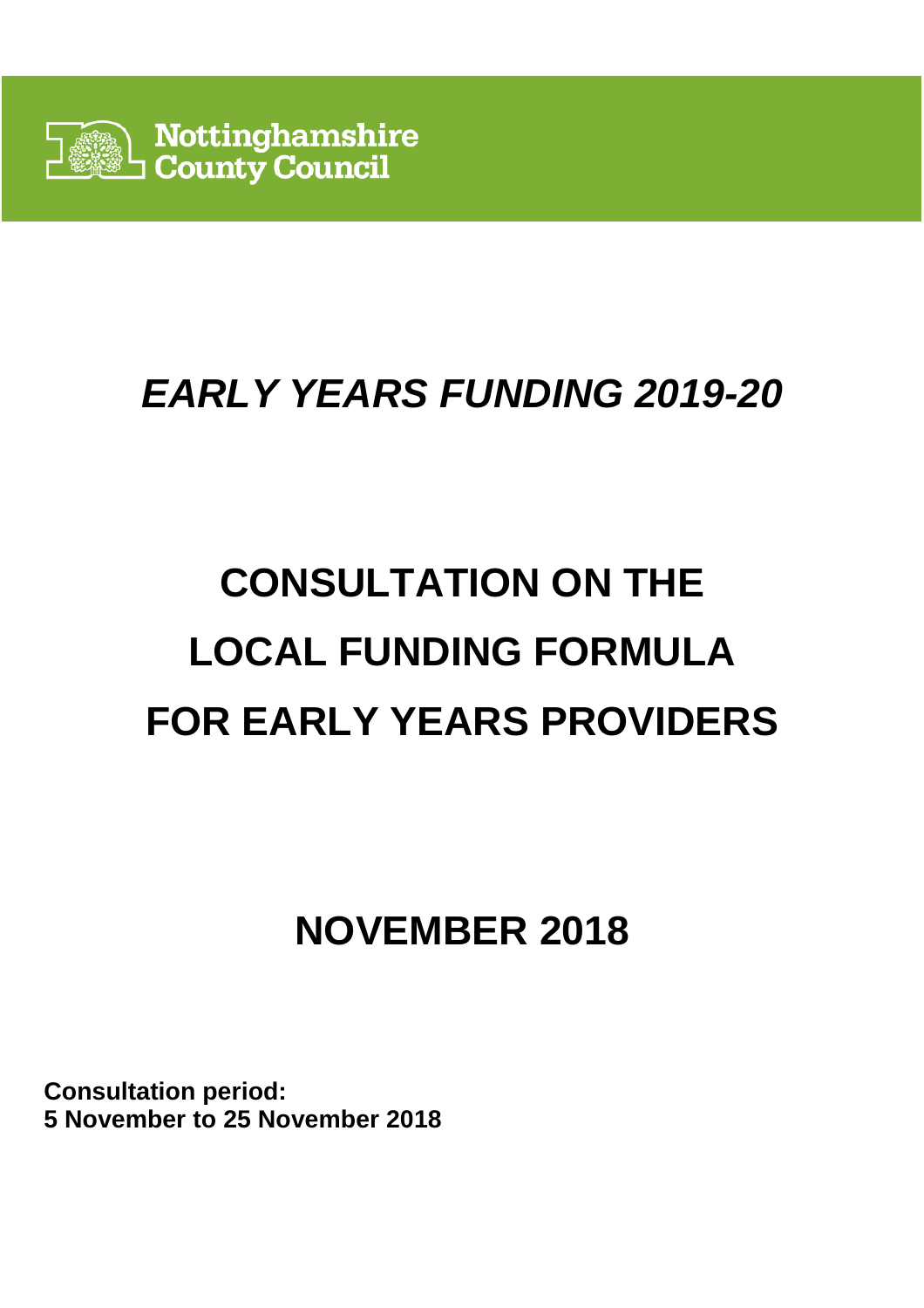| <b>Section</b> | <b>Contents</b>                                    | Page |
|----------------|----------------------------------------------------|------|
|                |                                                    |      |
|                | Introduction                                       |      |
|                |                                                    |      |
| $\overline{2}$ | Approach to the Early Years Consultation Proposals |      |
|                |                                                    |      |
| 3              | <b>Early Years Consultation Proposals</b>          |      |
|                |                                                    |      |
| $\overline{4}$ | Creation of Early Years SEN Inclusion Fund         |      |
|                |                                                    |      |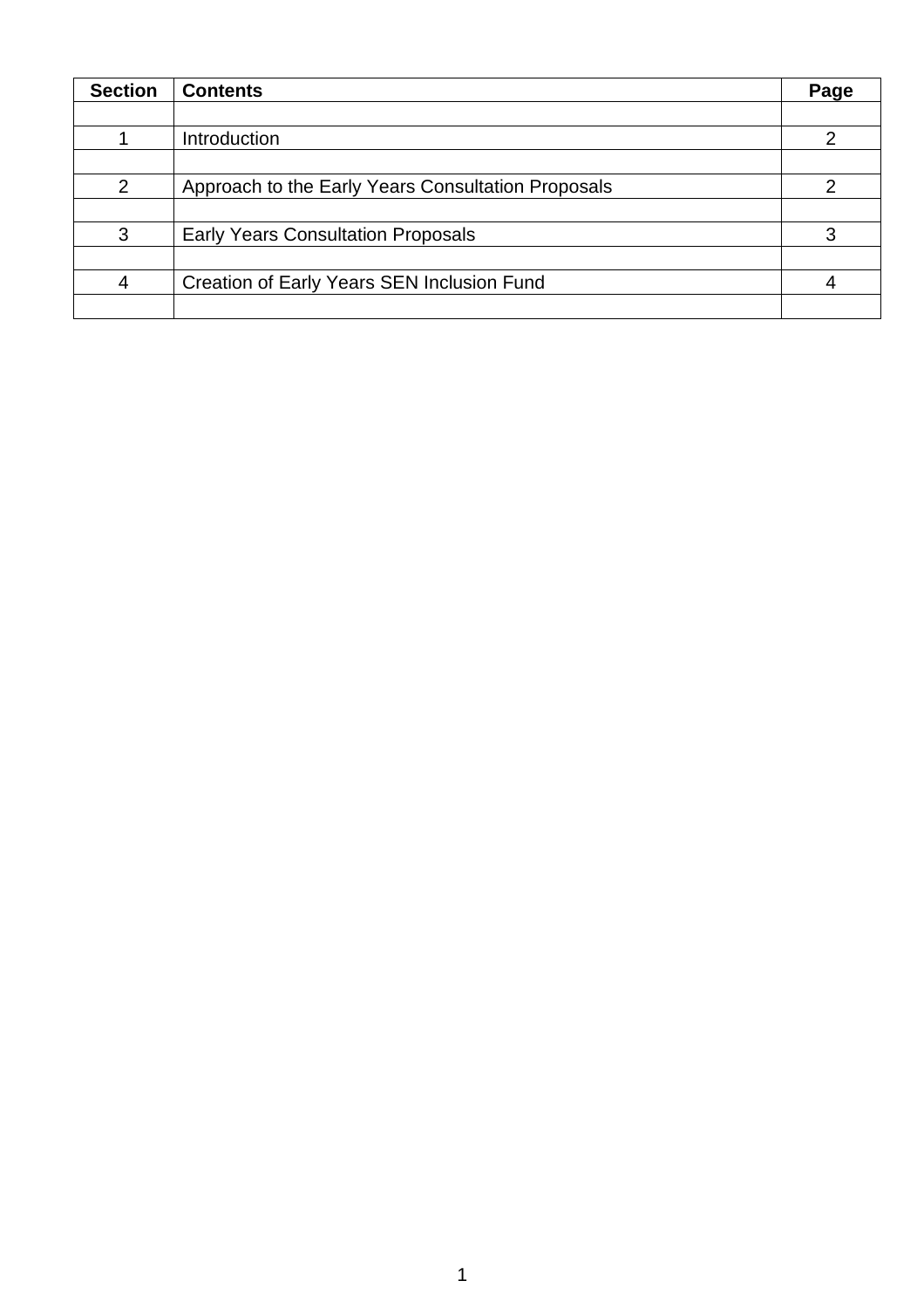## **1 Introduction**

- 1.1 The purpose of this consultation exercise is to seek the views of all early years providers (schools, private, voluntary and independent providers) on the funding formula changes the County Council and Schools Forum should consider for 2019-20.
- 1.2 The consultation on the proposals will be launched on 5 November 2018 and be open until 25 November 2018 and provides an opportunity for providers to express their views on the proposals. It is available through Citizen Space via the link: https://consult.nottinghamshire.gov.uk/schools/9be5e432. The responses will be considered by the Schools Forum on 6 December 2018.
- 1.3 The final formula will be recommended to the County Council's Policy Committee for approval on 23 January 2019 and submitted to the Education & Skills Funding Agency (ESFA) by 31st March 2019.
- 1.4 Early Years Pupil Premium and the Disability Access Fund (DAF) are not part of this consultation and will continue to be distributed by the methods prescribed or agreed outside of this formula.

### **2 Approach to the Early Years Funding Formula Consultation for 2019-20**

- 2.1 A report was taken to the Schools Forum on  $18<sup>th</sup>$  October to discuss the approach to be taken to the formula construction for 2019-20 and factors which need taking into consideration to inform the consultation proposals.
- 2.2 The early years national funding formula was introduced in 2017-18 and funding was distributed to local authorities in accordance with this. It is anticipated that the per pupil unit of funding through the national funding formula will remain at the same rate as 2018- 19, however, final allocations will be issued in mid December 2018.
- 2.3 In 2018-19, the basic early years hourly rate was reduced in order to create the new statutory SEN Inclusion Fund for private, voluntary and independent (PVI) providers. The new proposal for 2019-20 is to increase the basic hourly rate, which will reduce the level of the Early Years SEN Inclusion Fund.

## **3 Early Years Consultation Proposals**

3.1 The Nottinghamshire EYSFF currently has two factors (hourly rate and deprivation) which are listed in the table below together with the criteria for each. The proposed hourly rates for 2019-20 are indicated in the third column and the rationale explained below.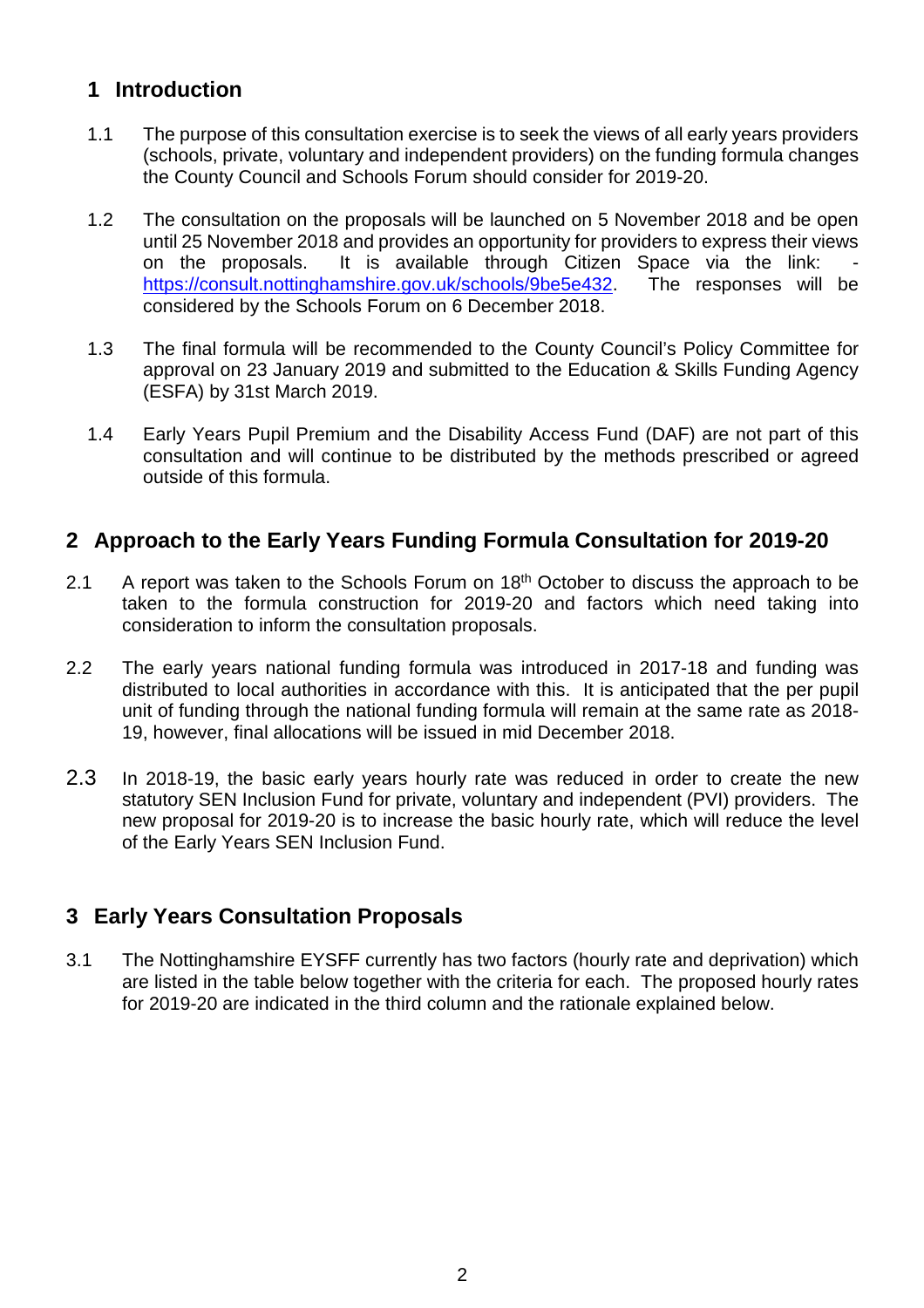| <b>Factor</b>                    | 2018-19<br><b>Factor Values</b> | 2019-20<br><b>Proposed Factor Values</b>                               |
|----------------------------------|---------------------------------|------------------------------------------------------------------------|
|                                  |                                 |                                                                        |
| PVI 2 year olds                  | £5.22 per hour                  | 1p increase to £5.23 per hour<br>subject to confirmation of funding    |
|                                  | (38 weeks per annum)            | allocation.                                                            |
| Schools 2 year olds              | £5.09 per hour                  | 1p increase to £5.10 per hour<br>subject to confirmation of funding    |
|                                  | (39 weeks per annum)            | allocation                                                             |
| PVI 3 - 4 year olds              | £4.16 per hour                  | 1p increase to £4.17 subject to<br>confirmation of funding allocation. |
| Universal and working<br>parents | (38 weeks per annum)            |                                                                        |
| Schools 3 - 4 year olds          | £4.06 per hour                  | 1p increase to £4.07 subject to<br>confirmation of funding allocation. |
| Universal and working<br>parents | (39 weeks per annum)            |                                                                        |
| <b>Deprivation Factor</b>        | £406 per annum                  | No change                                                              |

#### Rationale for Increasing the Hourly Rate

- 3.2 Last year, early years providers were subjected to a number of new initiatives introduced by central government which have had significant impact on provision. The first year of the introduction of 30 hours free childcare has seen a reduction of 6,536 children in previously fee paying places, for whom PVI providers now only receive the funded hourly rate. This has had a significant financial impact on PVI providers as there is a marked difference between what the LA pay for funded places and what a PVI provider would ordinarily charge to cover costs.
- 3.3 This situation is not unique to Nottinghamshire. Nationally, in a recent survey by Nursery World, 87% of PVI providers reported that the funding received for the free entitlements does not cover their costs, with an average yearly shortfall of £2,166 per child. Many report needing to increase the fees for non-funded childcare to subsidise that shortfall. Others report opting out from offering funded places to the most vulnerable 2 year olds and not offering 30 hours funded places to eligible parents as they simply cannot afford to run their provision in a deficit funding situation.
- 3.4 Locally, we have several preschools and nurseries at risk of closure, which would impact on both our early years places and childcare sufficiency duties. The number of childminders registered in Nottinghamshire continues to decline with 653 in 2018 compared to 737 in 2016. A similar picture can be seen amongst preschools with 92 in operation in 2018 compared to 99 in 2016.
- 3.5 We have evidence to suggest that of a growing number of providers are limiting the number of funded places for 2 year olds, to focus more on 3 and 4 year olds places, to help with business sustainability.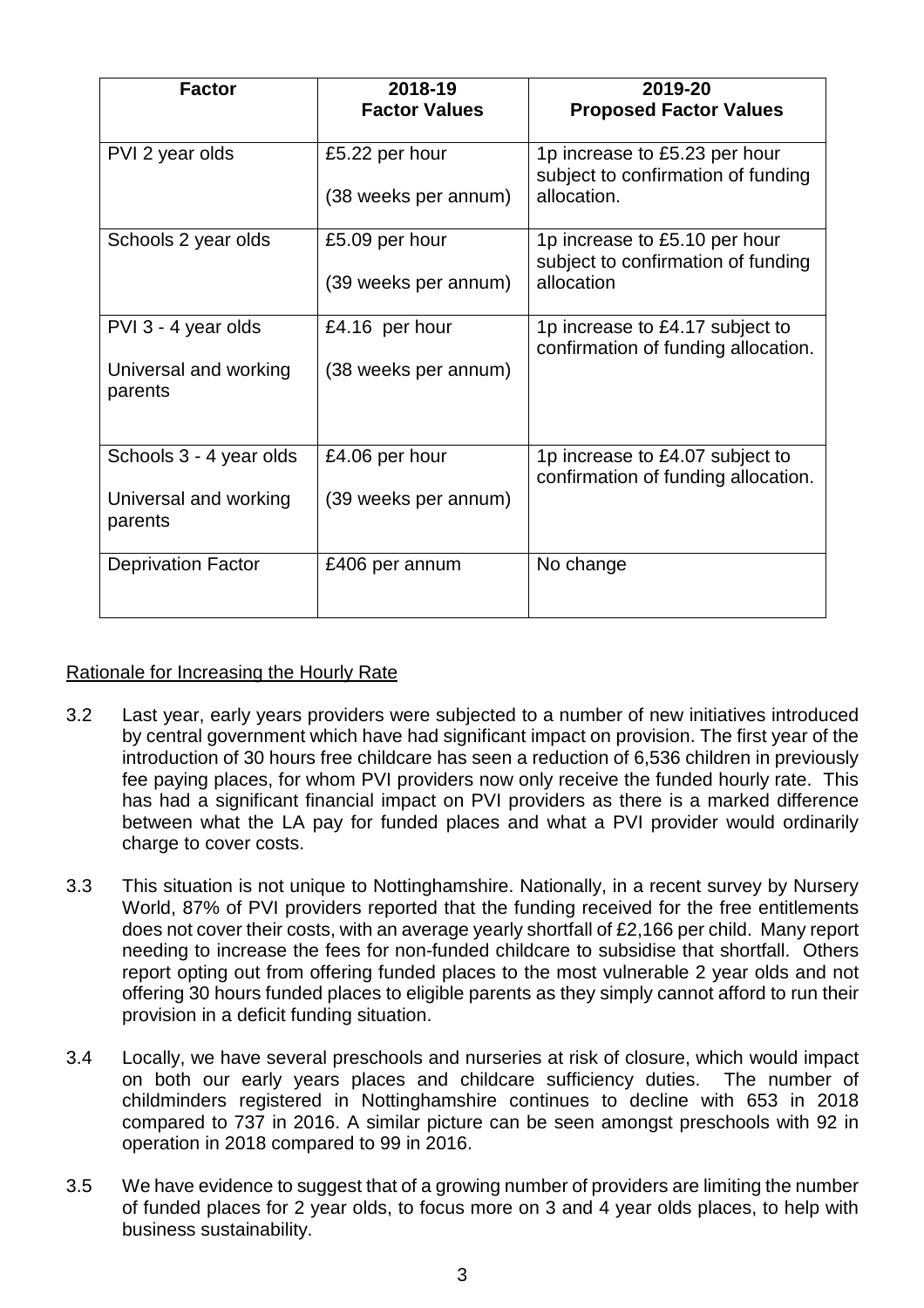- 3.6 Local policy changes, including the removal of Disabled Children's Access to Childcare (DCATCH) for 0-25 year olds and the requirement for private, voluntary and independent providers to self-fund children's medical needs, unlike maintained schools, have also increased the costs associated with children with special educational needs accessing provision in the PVI sector.
- 3.7 Other factors have given rise to increased costs to all providers, namely National Living Wage and National Minimum Wage, Pensions Auto Enrolment, Apprenticeship contributions, increased business rates and utilities charges.
- 3.8 Providers also report that additional charges such as workforce development and Continuous Professional Development for staff, necessary to maintain quality of provision and narrow the attainment gap and which until recently was offered free by LA's now has to be paid for. Also the Government requirements for early years staff to have GCSE qualifications in Maths and English have also impacted on individual setting's training and development.
- 3.9 The proposal outlined have been developed in consultation with representatives from the Early Years consultation and reflect the challenges all early years providers currently face in maintaining and developing high quality, inclusive places.

#### Early Years SEN Inclusion Fund

- 3.10 The consultation for 2018-19 proposed a reduction to the hourly rate by 1p for 2, 3 and 4 year olds to create the new Early Years SEN Inclusion Fund. This fund is a statutory requirement for local authorities to establish.
- 3.11 This fund is used to support PVI providers (private, voluntary and independent) as schools have access to alternative funding through the high needs block.
- 3.12 From April 2017 there has been a statutory requirement for local authorities to establish a SEN inclusion fund for eligible three and four year olds to support PVI providers to address the needs of individual children. Local authorities may determine the size of the fund, pooled from either or both the early years and high needs blocks of the Dedicated Schools Grant (DSG). In Nottinghamshire, the Inclusion Fund uses a combination of the early years block of the DSG and local authority core funding.
- 3.13 The proposal for 2019-20 is to reduce the early years block contribution to the Inclusion Fund in order to increase the basic hourly rate by 1p for 2, 3 and 4 year olds. This would reduce the fund allocation from £200,000 to approximately £92,000.
- 3.14 The Disability Access Fund is available for 3 and 4 year olds who claim Disability Living Allowance (DLA), as there has been an underspend in this budget, early years providers will be encouraged to support families to access their DLA entitlements before applying to the Inclusion Fund panel.
- 3.15 The Inclusion Fund will continue to be part funded by the local authority in 2019-20 which should help minimise the impact of a reduced early years block allocation. However as the local authority funding is used to also fund eligible 2 year olds with SEN, the Inclusion Fund will cease to be available for children once it has been spent.